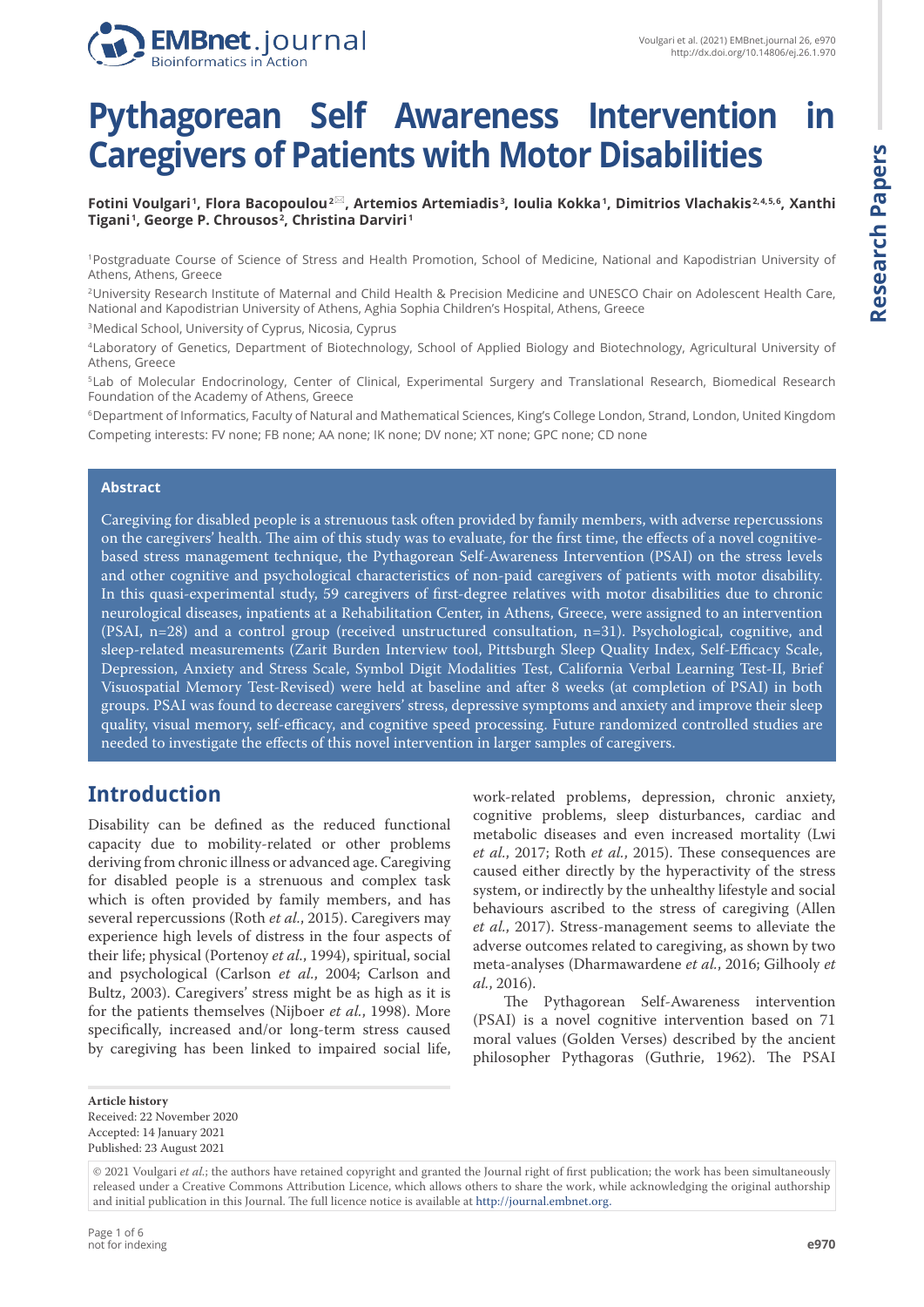

**Research Papers Research Papers**

incorporates these Pythagorean values to promote individuals' self-awareness by changing the way they view others and themselves. The technique consists of three basic stages. On the first stage, individuals are called to sequentially recall daily events; on the second stage, to contemplate on thoughts and emotions derived from the recalled events; on the third and last stage, to critically appraise their attitude as internal observers. The difference of the PSAI from other relaxation techniques is the lack of focusing on objects, breathing or senses. For example, the Pythagorean Self-Awareness technique requires critical self-evaluation compared to the non-judgmental approach of mindfulness (Creswell, 2017). This difference encourages individuals practicing the technique to evaluate and modify their lifestyle, the way they connect with others and their behaviour. Via Pythagorean Self-Awareness, thought process and feelings interact and coordinate. To activate the internal observer, the individual must focus on inner self, concentrate, and mobilize the memory. On a neurobiological level, the key point of the technique is the Default Mode Network (DMN), a neural brain connection system related to the processes of cognition (Buckner *et al.*, 2008). The role of DMN is significant in meta-cognitive processes and in adjusting individual behaviour via impulse's inhibition (Shapira-Lichter *et al.*, 2013). Through the three stages of the Pythagorean Self-Awareness technique individuals identify wrong choices and unhealthy behaviours and are motivated to change. This internal dialogue promotes a healthier lifestyle and may reduce stress and anxiety. The PSAI has been implemented in different populations, with positive results so far. The technique has been applied to obese, breast cancer and multiple sclerosis patients, as well as females with acne vulgaris (Anagnostouli *et al.*, 2018; Charalampopoulou *et al.*, 2020; Chatzikonstantinou *et al.*, 2019; Simos *et al.*, 2019). All studies demonstrated significant improvements of participants' subjective stress levels, quality of life, cognitive tests, and other psychosocial characteristics.

The aim of this study was to evaluate, for the first time, the effect of PSAI on the stress levels and other cognitive and psychological characteristics of caregivers of inpatients with motor disability due to chronic neurological diseases. The initial hypothesis was that a holistic program of cognitive-based stress management such as the PSAI would improve the psychological dimensions, sleep quality and cognitive aspects of caregivers.

## **Materials, Methodologies and Techniques**

#### **Study design and participants**

This non-randomized two-armed study was conducted at the Filoktitis Rehabilitation Center, in Athens, Greece. Study participants were recruited over a period of 6 months and were eligible for inclusion if they were i) 18 years or older, ii) caregivers of first-degree relatives

of patients with motor disability due to chronic neurological diseases, iii) not receiving remuneration for caregiving, iv) providing care for at least 1 hour per day over at least one year, and v) able to read and write in Greek. Caregivers with a history of major psychiatric disease (*i.e.* depression, drug abuse etc.), under any type of psychotherapy, practicing any type of relaxation techniques, or having experienced a major life event within the previous 6 months, were excluded. Participants were allocated to either the PSAI group or the control group that received unstructured consultation. Assignment was made in a non-randomized fashion due to the time required to take part in the PSAI; considering the burden of responsibility a caregiver carries and the shortage of free time, the researchers decided to ask which caregivers were able to participate in the PSAI group, and thereby, the non-randomized fashion can be justified.

#### **Ethical considerations**

The study protocol was approved by the Center's Ethics Committee and was consistent with the Declaration of Helsinki. All participants were informed about the purpose of the study and provided written, signed consent prior to study entry. Participants were reassured that they could withdraw from the study at any stage without any consequences.

#### **Measures**

**Sociodemographic characteristics:** Participants had to complete a form regarding their sex, age, educational level, and family status.

The following psychological, cognitive, and sleeprelated measurements were held at baseline and after 8 weeks (at completion of PSAI).

**Zarit Burden Interview tool:** This is a 29-item caregiver self-report measure of burden. Each item on the interview is a statement which the caregiver is asked to endorse using a 5-point scale. Response options range from 0 (never) to 4 (nearly always) (Zarit *et al.*, 1980).

**Pittsburgh Sleep Quality Index (PSQI):** This is a 19-item self-report questionnaire that assesses the quality of sleep over a 1-month time interval. PSQI measures several aspects of sleep, with seven component scores and one composite score. The component scores consist of subjective sleep quality, sleep latency (*i.e.*, how long it takes to fall asleep), sleep duration, habitual sleep efficiency (*i.e.*, the percentage of time in bed that one is asleep), sleep disturbances, use of sleeping medication, and daytime dysfunction. Each item is weighted on a 0–3 interval scale. The global PSQI score is then calculated by totaling the seven component scores, providing an overall score ranging from 0 to 21, where lower scores denote a healthier sleep quality (Buysse *et al.*, 1989).

**Self-Efficacy Scale:** It consists of 17 items that assess a "general set of expectations that the individual carries into new situations, rated on a five-point scale ranging from "agree strongly" to "disagree strongly".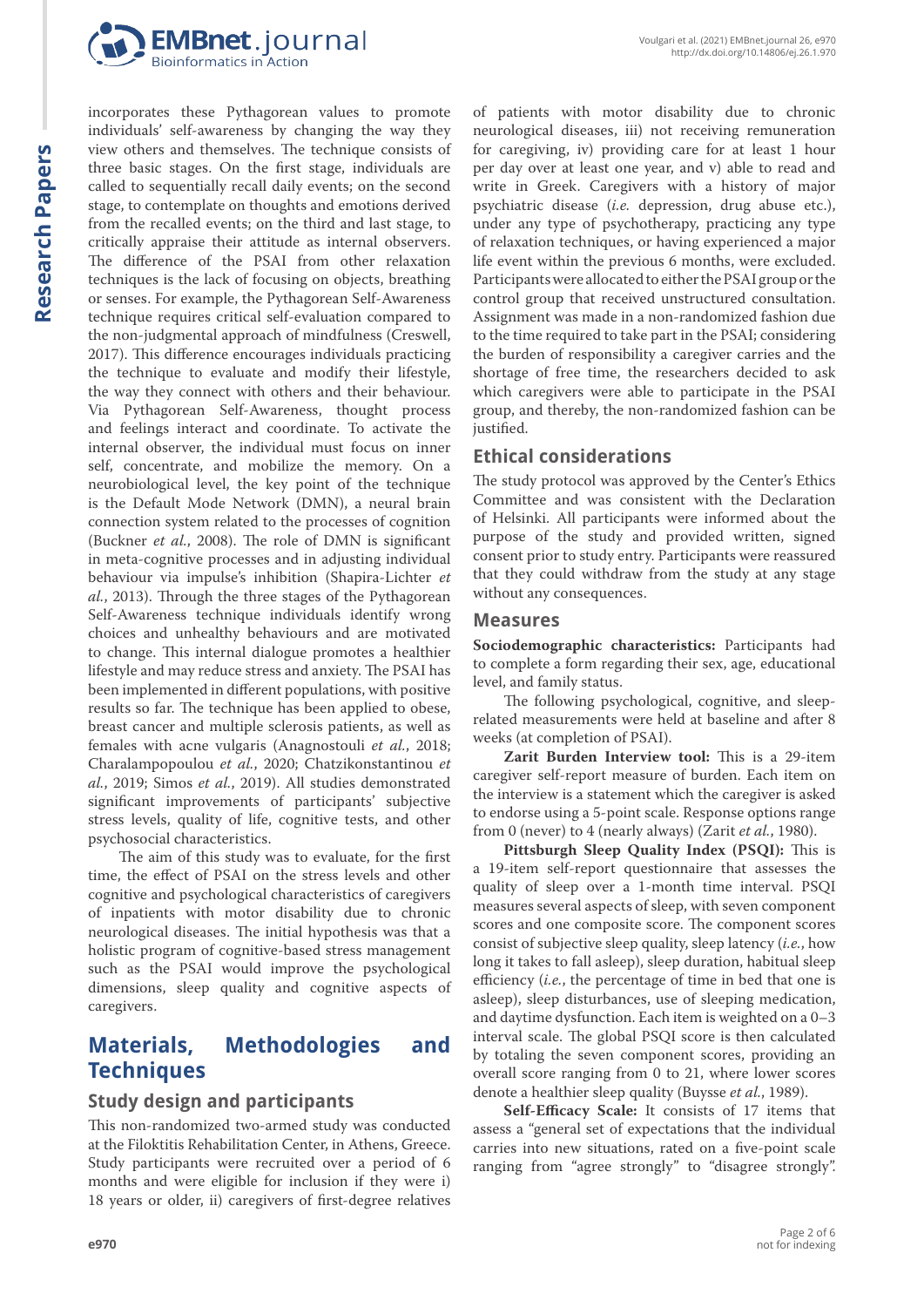

Higher scores represent higher general self-efficacy (Sherer and Maddux, 1982).

**Depression, Anxiety and Stress Scale (DASS-21):** This is a set of three self-report scales designed to measure the emotional states of depression, anxiety, and stress. Each of the three DASS-21 scales contains 7items, divided into subscales with similar content. Scores on the DASS-21 are added and multiplied by 2 to calculate the final score (Henry, 1995).

**Symbol Digit Modalities Test (SDMT):** This is a screening instrument commonly used in clinical and research settings to assess neurological dysfunction. Performance on the SDMT is underpinned by attention, perceptual speed, motor speed, and visual scanning (Smith, 1973).

**California Verbal Learning Test-II (CVLT-II):**  This is an updated version of the original CVLT, which has been standardised and provides normative data. It is one of the most widely used neuropsychological tests. It was designed to not only measure how much a subject learned, but also reveal the strategies employed and the types of errors made. The CVLT indexes free and cued recall, serial position effects (including primacy and recency), semantic clustering, intrusions, interference and recognition (Delis *et al.*, 1987).

**Brief Visuospatial Memory Test-Revised (BVMT-R):** This is used to evaluate visuospatial memory. The individual is presented with a matrix of six items for ten seconds and asked to replicate the matrix using pencil and paper while taking as much time as needed. The process is repeated three times. Each drawing is evaluated for both its placement (1 point) and its accuracy (1 point). The maximum score yielded by the three trials is 36 (Benedict, 1997).

**Pythagorean Self Awareness Intervention:** The PSAI technique was delivered by health professionals (FV and CD) with expertise in stress management, who provided weekly guidance to the enrolled caregivers, during group sessions (the PSAI technique was taught during the first session, whereas problems and barriers of PSAI practice were resolved in the ensuing sessions). The PSAI sessions took place once a week and lasted for 8 weeks. Health professionals also administered diaries to the participants to record their PSAI practice at home. The five steps were followed in a precise order twice a day, as briefly outlined in Table 1. To begin, right before bedtime participants need to sit in a quiet and relaxing place and practice diaphragmatic breathing for 5 minutes, to concentrate. Participants are then expected to recall every event that occurred during the day, all their actions, and reactions to feelings they experienced. In the third step, participants need to examine whether they followed a healthy lifestyle during the day or not. In the fourth step, they critically appraise their actions and decide what was done as it should have been done, and what could have been done in a better manner. **Table 1.** Pythagorean Self Awareness Intervention steps.

| Step 1 | Sit at bedside and read the Pythagorean verses                                                                                                              |
|--------|-------------------------------------------------------------------------------------------------------------------------------------------------------------|
| Step 2 | Recall every event of the day in the sequence they<br>occurred                                                                                              |
| Step 3 | Visualise yourself as an observer and contemplate<br>on day's physical activity, diet, sleep and interper-<br>sonal interactions                            |
| Step 4 | Critically appraise each event by asking yourself "In<br>what have I done wrong? What have I done right?<br>What have I omitted that I ought to have done?" |
| Step 5 | After wake-time, summarize the conclusions from<br>the previous night and set goals for the day                                                             |

During the fifth and final step in the following morning, participants summarize their conclusions from the night before and set the goals for the day.

## **Statistical analysis**

Statistical analysis included simple univariate tests (Pearson's chi-square test for categorical variables and Student's t tests for numerical variables). The Cohen's d effect size was calculated. A per-protocol analysis was conducted, although no dropouts were noted. The level of significance was set at 0.05. The SPSS 21.0 (Chicago IL) software was used for the analyses.

## **Results**

A total of 59 non-paid caregivers participated in this quasi-experimental study and were assigned to either the PSAI group (n=28) or the control group (n=31). Caregivers of the PSAI group demonstrated full compliance with the intervention. No side-effect was reported by any of the participants. Sociodemographic characteristics of study's groups are presented in Table 2. No dropouts occurred during the follow-up in either of the groups.

No significant differences were noted between study groups at baseline. Table 3 presents the outcome measures' differences before and after the intervention for both groups. Significant improvements were found for all outcomes based on the effect size (*i.e.*, Cohen's d).

**Table 2.** Sociodemographic characteristics of participants.

| <b>Characteristic</b> | <b>PSAI</b> group<br>$(n=28)$    | Control group<br>$(n=31)$      |
|-----------------------|----------------------------------|--------------------------------|
| Age (mean $\pm$ SD)   | $52.2 \pm 12.9$<br>$\frac{0}{0}$ | $53 \pm 13.8$<br>$\frac{0}{0}$ |
| Females               | 78.6                             | 87.1                           |
| Tertiary education    | 75                               | 74.2                           |
| Married               | 50                               | 48.4                           |
| Employed              | 75                               | 77.4                           |

*PSAI: Pythagorean Self Awareness Intervention, SD: Standard deviation*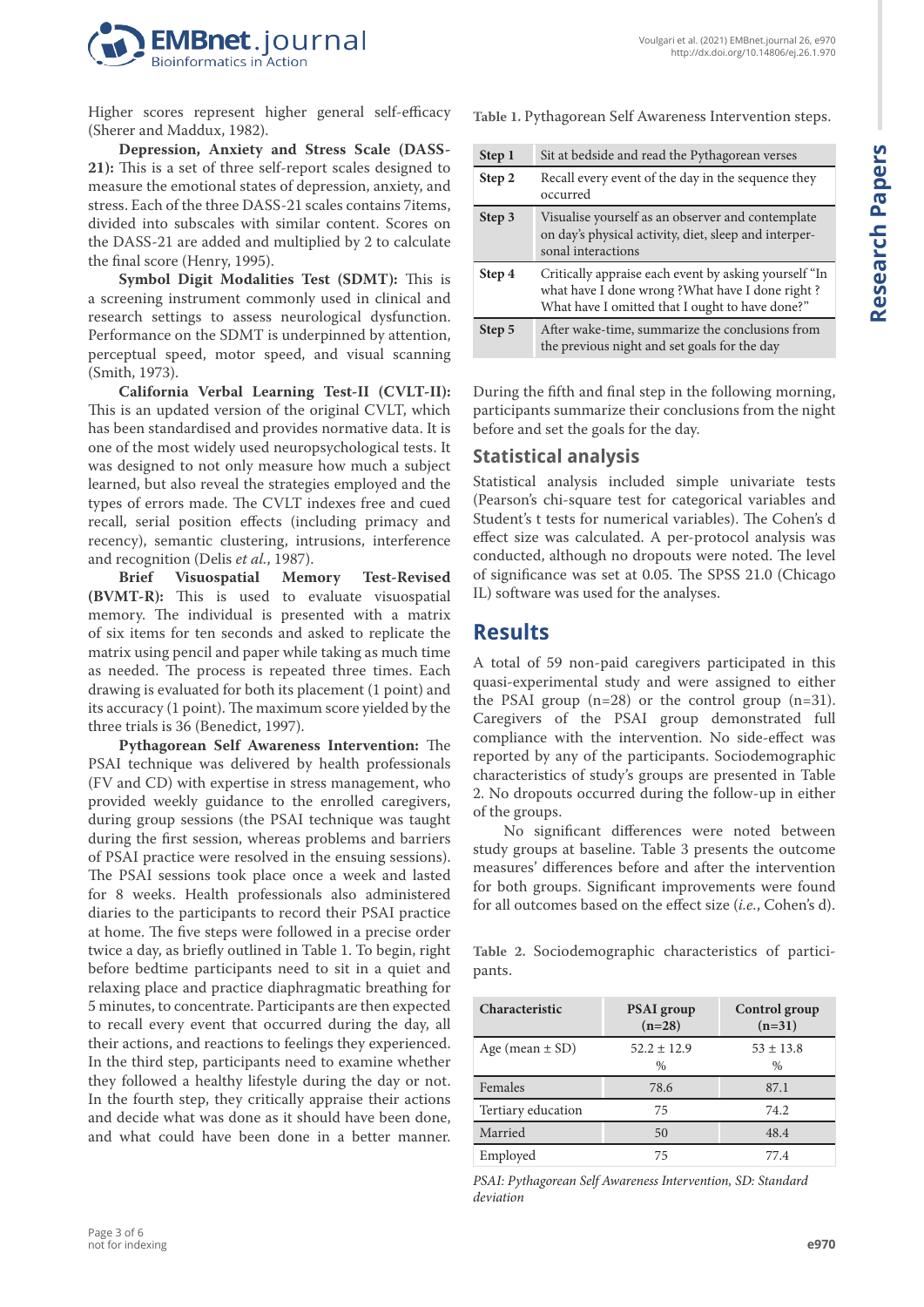

**Table 3.** Comparisons of outcome change differences between study groups.

| <b>Measure</b>                | <b>PSAI</b><br>$(N=28)$ | Controls<br>$(N=31)$ | p value <sup>1</sup> |
|-------------------------------|-------------------------|----------------------|----------------------|
| <b>Stress</b>                 | $-12.5 \pm 4.5$         | $-1.0 \pm 2.3$       | $< 0.0001*$          |
| Anxiety                       | $-2.4 \pm 2.6$          | $-0.3 \pm 1.6$       | $< 0.0001*$          |
| Depression                    | $-2.9 \pm 3.2$          | $0.7 \pm 2.0$        | $0.003*$             |
| Sleep Quality                 | $-2.4 \pm 2.0$          | $0.1 \pm 0.6$        | $< 0.0001*$          |
| Self-efficacy                 | $2.5 \pm 2.5$           | $-0.4 \pm 1.0$       | $< 0.0001*$          |
| Cognitive Speed<br>Processing | $2.43 \pm 3.70$         | $0.90 \pm 1.58$      | $0.04*$              |
| Verbal Memory                 | $2.32 \pm 6.85$         | $0.74 \pm 1.98$      | 0.224                |
| Visual Memory                 | $4.3 \pm 2.8$           | $0.7 \pm 1.5$        | $\leq 0.0001*$       |

*Values represent means ± standard deviations. Outcome measures' differences calculated as baseline minus follow up. 1Student's t-test, \*Significant difference at p ≤0.05*

*PSAI: Pythagorean Self Awareness Intervention*

## **Discussion**

The aim of the present study was to assess the effects of the novel Pythagorean Self-Awareness Intervention on the stress levels and specific psychological and cognitive functions of caregivers of inpatients with motor disabilities due to chronic neurological diseases. The initial hypothesis that the PSAI would improve caregivers' psychological dimensions, sleep quality, and cognitive aspects was verified. Although there were significant improvements in all measured characteristics, the strongest effect sizes were observed in stress, anxiety, sleep quality, self-efficacy, and visual memory. In 1990, Pearlin proposed a stress model for caregivers, which divided stressors in primary and secondary, *i.e.* daily activities, role factors (intrafamily relationships), behavioural disturbances, social isolation, lack of knowledge about the patient's disease and economic concerns were included (Pearlin *et al.*, 1990). Positive effects of the PSAI on the stress level could result in improved quality of life. Improvement of anxiety levels is of high importance for the caregivers of patients (Moss *et al.*, 2019); caregivers carry a variety of responsibilities thatrange from managing the patient's anxiety to performing practical tasks (such as bathing, feeding and dressing of the patient). It is estimated that almost three quarters of a caregiver's life is dedicated in caregiving (Aguglia *et al.*, 2004), while the reported prevalence of anxiety in caregivers is high, up to 43% (Sallim *et al.*, 2015). Thereby, the strong effect size of the PSAI program on anxiety levels could be extremely beneficial and smoothening for them.

The findings of this study are in line with the results of other studies reporting the positive effects of the PSAI. Charalampopoulou *et al.*, investigated the effects of the PSAI on the psychological symptoms of breast cancer patients on cancer treatment, and found a reduction in perceived stress and anxiety symptoms of the patients. Secondary outcomes *i.e.*, sleep quality and self-efficacy were also improved after PSAI (Charalampopoulou *et al.*, 2020). Encouraging results have been also reported by Simos *et al.* who implemented the PSAI on obese/ overweight individuals and found significant effect sizes with respect to perceived stress levels, lifestyle and eating behaviours (Simos *et al.*, 2019).

Many studies have investigated the effects of different stress management methods on caregivers. A metaanalysis of the effects of internet-based interventions for stress reduction of caregivers of dementia patients showed not only positive but also negative effects (Zhao *et al.*, 2019). On the contrary, a systematic review on the effects of cognitive behaviouural therapy for depression, anxiety and stress in caregivers of dementia patients, revealed positive effects on depression and stress, but no significant difference in anxiety (Hopkinson *et al.*, 2019). Another meta-analysis that studied the distress of caregivers of mentally ill patients as a secondary outcome, included studies implementing various techniques, such as psychoeducation, group support and self-management techniques. Overall, all methods showed positive results, but for some of them these results were not maintained in follow-up measurements (Yesufu-Udechuku *et al.*, 2015).

The present study examined the effects of the novel and introspective PSAI. PSAI shares similarities with other cognitive based interventions (CBIs), as it aims to cognitively reconstruct problematic behavioural characteristics and rectify harmful aspects of individuals' lifestyle. Yet, there are specific elements of the PSAI which could render it more effective and a better choice than other CBIs. Cognitive based interventions usually demand at least few months of over 24 sessions to start bringing about behavioural alterations, as well as the constant presence and guidance of a trained therapist. Therefore, these types of interventions or treatments carry a great financial cost, making them accessible only to a portion of people. The PSAI overcomes these obstacles; individuals need only a short period of training by professionals, who will teach them the theory behind it and can subsequently implement the steps of the intervention on their own, whenever and wherever they wish.

Study limitations include the small sample size that impedes generalization of the results, the lack of randomization and the use of subjective self-report measures that might compromise the validity of results, and the short follow-up period. However, large effect sizes were attested for crucial endpoints concerning caregiving, thus further research is warranted.

The psychosocial burden of caregivers, especially when family-related to patients, may lead to detrimental results such as anxiety, depression, and distress. Various techniques have been used to manage the negative impact on the individuals with caregiving responsibilities. In the small sample studied, the PSAI was promising in reducing stress, anxiety, and depressive symptoms as well as improving sleep quality, self-efficacy, and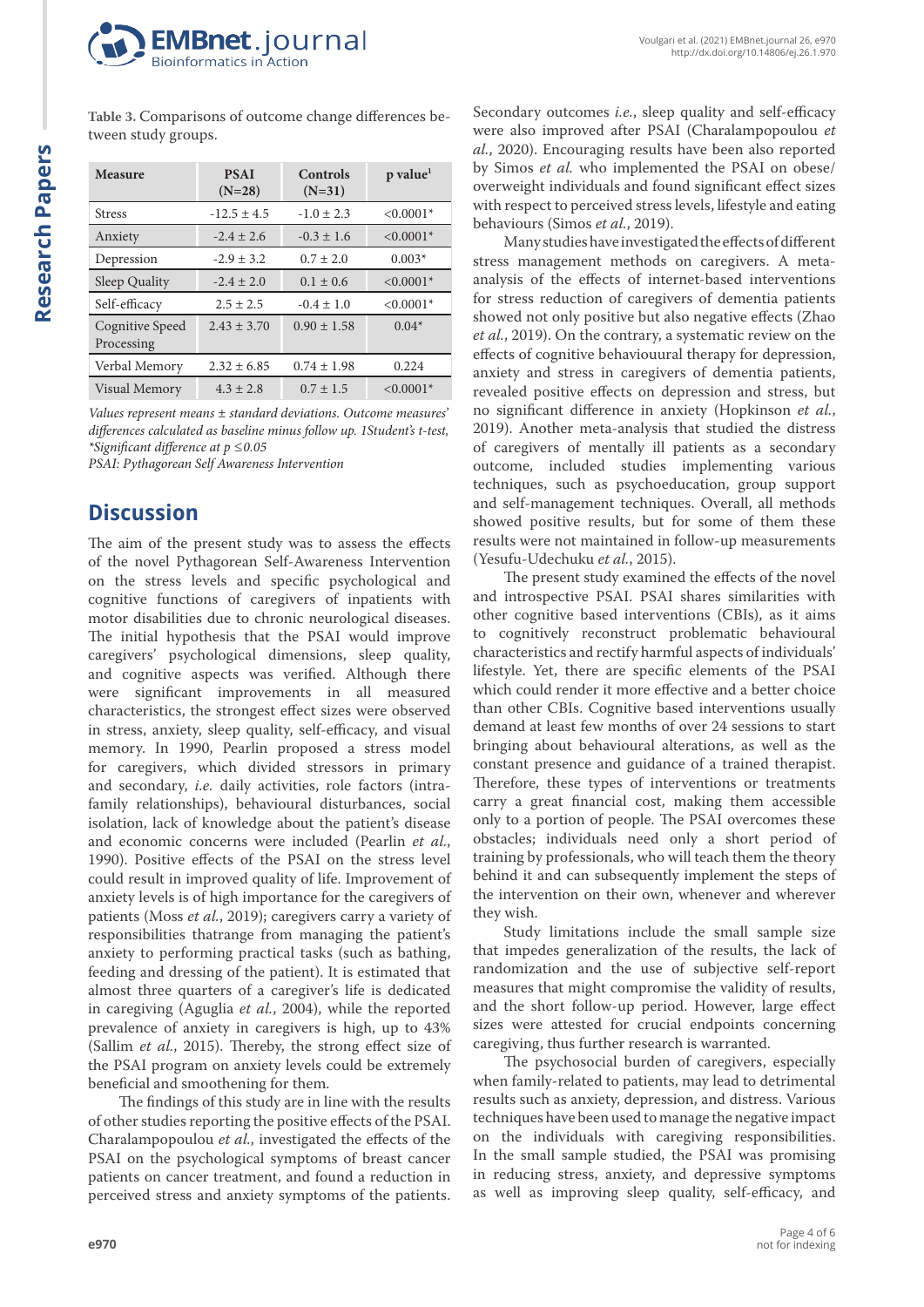

cognitive processes in caregivers of inpatients with motor disabilities. Future randomized controlled studies are needed to investigate the effects of this novel intervention in larger samples of caregivers.

#### **Key Points**

- Pythagorean Self-Awareness Intervention (PSAI) is a novel stress management technique.
- Caregivers of inpatients with motor disabilities practiced the PSAI for 8 weeks.
- PSAI reduced caregivers' stress, anxiety, and depressive symptoms.
- PSAI improved caregivers' sleep quality, self-efficacy, and cognitive processes.

# **Acknowledgements**

Authors would like to thank all participants of the study.

## **References**

- 1. Allen AP, Curran EA, Duggan Á, Cryan JF, Chorcoráin AN *et al.* (2017) A systematic review of the psychobiological burden of informal caregiving for patients with dementia: Focus on cognitive and biological markers of chronic stress. Neuroscience and Biobehavioral Reviews **73**, 123-164. [http://dx.doi.org/10.1016/j.](http://dx.doi.org/10.1016/j.neubiorev.2016.12.006) [neubiorev.2016.12.006](http://dx.doi.org/10.1016/j.neubiorev.2016.12.006).
- 2. Anagnostouli M, Babili I, Chrousos G, Artemiadis A, Darviri C (2018) A novel cognitive-behavioral stress management method for multiple sclerosis. A brief report of an observational study. Neurological Reseasrch **41**(3), 223–226. [http://dx.doi.org/doi:](http://dx.doi.org/doi: 10.1080/01616412.2018.1548745) [10.1080/01616412.2018.1548745.](http://dx.doi.org/doi: 10.1080/01616412.2018.1548745)
- 3. Aguglia E, Onor ML, Trevisiol M, Negro C, Saina M *et al.* (2004) Stress in the caregivers of Alzheimer's patients: an experimental investigation in Italy. Am J Alzheimers Dis Other Demen **19**(4), 248–252. [http://dx.doi.org/10.1177/153331750401900403.](http://dx.doi.org/10.1177/153331750401900403)
- 4. Benedict RHB (1997) Brief Visuospatial Memory Test Revised Professional Manual. Psychological Assessment Resources.
- 5. Bucher JA, Loscalzo M, Zabora J, Houts PS, Hooker C *et al.* (2001) Problem-Solving Cancer Care Education for Patients and Caregivers. Cancer Practice **9**, 66-70. [http://dx.doi.org/10.1046/](http://dx.doi.org/10.1046/j.1523-5394.2001.009002066.x) [j.1523-5394.2001.009002066.x](http://dx.doi.org/10.1046/j.1523-5394.2001.009002066.x).
- 6. Buckne, RL, Andrews-Hanna JR, Schacter L (2008) The brain's default network: anatomy, function, and relevance to disease. Annals of the New York Academy of Sciences **1124**, 1–38. [http://](http://dx.doi.org/10.1196/annals.1440.011) [dx.doi.org/10.1196/annals.1440.011.](http://dx.doi.org/10.1196/annals.1440.011)
- 7. Buysse DJ, Reynolds CF, Monk TH, Berman SR, Kupfer DJ (1989) The Pittsburgh sleep quality index: A new instrument for psychiatric practice and research. Psychiatry Research **28**(2), 193–213. [http://dx.doi.org/doi:10.1016/0165-1781\(89\)90047-4](http://dx.doi.org/doi:10.1016/0165-1781(89)90047-4).
- 8. Carlson LE, Angen M, Cullum J, Goodey E, Koopmans J *et al.* (2004) High levels of untreated distress and fatigue in cancer patients. British Journal of Cancer 90(12), 2297–2304. [http://](http://dx.doi.org/10.1038/sj.bjc.6601887) [dx.doi.org/10.1038/sj.bjc.6601887](http://dx.doi.org/10.1038/sj.bjc.6601887).
- 9. Carlson LE, Bultz BD (2003) Benefits of psychosocial oncology care: Improved quality of life and medical cost offset. Health and Quality of Life Outcomes **1**, 1–9. [http://dx.doi.org/10.1186/1477-](http://dx.doi.org/10.1186/1477-7525-1-8) [7525-1-8.](http://dx.doi.org/10.1186/1477-7525-1-8)
- 10. Charalampopoulou M, Bacopoulou F, Syrigos KN, Filopoulos E, Chrousos GP *et al.* (2020) The effects of Pythagorean Self-Awareness Intervention on breast cancer patients undergoing adjuvant therapy: A pilot randomized controlled trial. Breast **49**, 210–218.<http://dx.doi.org/10.1016/j.breast.2019.12.012>.
- 11. Chatzikonstantinou F, Miskedaki A, Antoniou, C, Chatzikonstantinou M, Chrousos G *et al.* (2019) A novel cognitive stress management technique for acne vulgaris: a short report of a pilot experimental study. International Journal of Dermatology **58**(2), 218–220. <http://dx.doi.org/10.1111/ijd.14227>.

12. Creswell JD (2017) Mindfulness interventions. Annu Rev Psycho 68, 491–516 http://dx.doi.org/10.1146/annurev[http://dx.doi.org/10.1146/annurev](http://dx.doi.org/10.1146/annurev-psych-042716-051139)[psych-042716-051139](http://dx.doi.org/10.1146/annurev-psych-042716-051139).

Voulgari et al. (2021) EMBnet.journal 26, e970 <http://dx.doi.org/10.14806/ej.26.1.970>

- 13. Delis DC, Kramer JH, Kaplan E, Ober BA (1987) CVLT, California Verbal Learning Test: Adult Version: Manual. Psychological Corporation.
- 14. Dharmawardene M, Givens J, Wachholtz A, Makowski S, Tjia J (2016) A systematic review and metaanalysis of meditative interventions for informal caregivers and health professionals. BMJ Supportive and Palliative Care **6**(2), 160–169. [http://dx.doi.](http://dx.doi.org/10.1136/bmjspcare-2014-000819) [org/10.1136/bmjspcare-2014-000819.](http://dx.doi.org/10.1136/bmjspcare-2014-000819)
- 15. Gilhooly KJ, Gilhooly MLM, Sullivan MP, McIntyre A, Wilson L *et al.* (2016) A meta-review of stress, coping and interventions in dementia and dementia caregiving. BMC Geriatrics **16**(1), 1–8. <http://dx.doi.org/10.1186/s12877-016-0280-8>.
- 16. Guthrie W (1962) A history of Greek philosophy, the earlier Presocratics and the Pythagoreans. Cambridge U. Press.
- 17. Henry JD, Crawford JR (2005) The short-form version of the Depression Anxiety Stress Scales (DASS-21): construct validity and normative data in a large non-clinical sample The British Journal of Clinical Psychology **44**(2), 227-39. [http://dx.doi.](http://dx.doi. 10.1348/014466505X29657)  [10.1348/014466505X29657](http://dx.doi. 10.1348/014466505X29657).
- 18. Hopkinson MD, Reavell J, Lane DA, Mallikarjun P (2019) Cognitive behavioral therapy for depression, anxiety, and stress in caregivers of dementia patients: a systematic review and meta-analysis The Gerontologist **59**(4), 343–362. [http://dx.doi.](http://dx.doi.org/10.1093/geront/gnx217) [org/10.1093/geront/gnx217.](http://dx.doi.org/10.1093/geront/gnx217)
- 19. Lwi SJ, Ford BQ, Casey JJ, Miller BL, Levenson RW (2017) Poor caregiver mental health predicts mortality of patients with neurodegenerative disease. Proceedings of the National Academy of Sciences of the United States of America **114**(28), 7319–7324. [http://dx.doi.org/10.1073/pnas.1701597114.](http://dx.doi.org/10.1073/pnas.1701597114)
- 20. Moss KO, Kurzawa C, Daly B, Prince-Paul M (2019) Identifying and addressing family caregiver anxiety. Journal of Hospice and Palliative Nursing **21**(1), 14–20. [http://dx.doi.org/10.1097/](http://dx.doi.org/10.1097/NJH.0000000000000489) [NJH.0000000000000489.](http://dx.doi.org/10.1097/NJH.0000000000000489)
- 21. Nijboer C, Tempelaar R, Sanderman R, Triemstra M, Spruijt RJ *et al.* (1998) Cancer and caregiving: the impact on the caregiver's health. Psychooncology **7**(1), 3-13. [http://dx.doi.org/10.1002/](http://dx.doi.org/10.1002/(sici)1099-1611(199801/02)7:1%3C3::aid-pon320%3E3.0.co;2-5) [\(sici\)1099-1611\(199801/02\)7:1%3C3::aid-pon320%3E3.0.co;2-5.](http://dx.doi.org/10.1002/(sici)1099-1611(199801/02)7:1%3C3::aid-pon320%3E3.0.co;2-5)
- 22. Pearlin L, Mullan J, Semple SJ (1990) Caregiving and the stress process: an overview of concepts and their measure. Gerontologist **30**(5), 583-595.<http://dx.doi.10.1093/geront/30.5.583>
- 23. Portenoy RK, Thaler HT, Kornblith AB, Lepore JM, Friedlander-Klar H *et al.* (1994) The Memorial Symptom Assessment Scale: An instrument for the evaluation of symptom prevalence, characteristics and distress. European Journal of Cancer **30**, 1326–1336. [http://dx.doi.org/10.1016/0959-8049\(94\)90182-1.](http://dx.doi.org/10.1016/0959-8049(94)90182-1)
- 24. Roth DL, Fredman L, Haley WE (2015) Informal caregiving and its impact on health: A reappraisal from population-based studies. Gerontologist **55**(2), 309–319. [http://dx.doi.org/10.1093/](http://dx.doi.org/10.1093/geront/gnu177) [geront/gnu177](http://dx.doi.org/10.1093/geront/gnu177).
- 25. Sallim AB, Sayampanathan AA, Cuttilan A, Ho R (2015) Prevalence of Mental Health Disorders Among Caregivers of Patients With Alzheimer Disease. Journal of the American Medical Directors Association **16**(12), 1034–1041. [http://dx.doi.](http://dx.doi.org/10.1016/j.jamda.2015.09.007) [org/10.1016/j.jamda.2015.09.007.](http://dx.doi.org/10.1016/j.jamda.2015.09.007)
- 26. Shapira-Lichter I, Oren N, Jacob Y, Gruberger M, Hendler T (2013) Portraying theunique contribution of the default mode network to internally driven mne-monic processes. Proceedings of the National Academy of Sciences of the United States of America **110**(13), 4950–4955. [http://dx.doi.org/10.1073/](http://dx.doi.org/10.1073/pnas.1209888110) [pnas.1209888110.](http://dx.doi.org/10.1073/pnas.1209888110)
- 27. Sherer M, Maddux J (1982) The self efficacy scale: construction and validation. Psychological Reports **51**, 663–671. [http://dx.doi.](http://dx.doi.org/10.2466/pr0.1982.51.2.663) [org/10.2466/pr0.1982.51.2.663](http://dx.doi.org/10.2466/pr0.1982.51.2.663).
- 28. Simos DS, Kokkinos A, Tentolouris N, Dimosthenopoulos C, Mantzou E *et al.* (2019) Pythagorean self-awareness intervention: A novel cognitive stress management technique for body weight